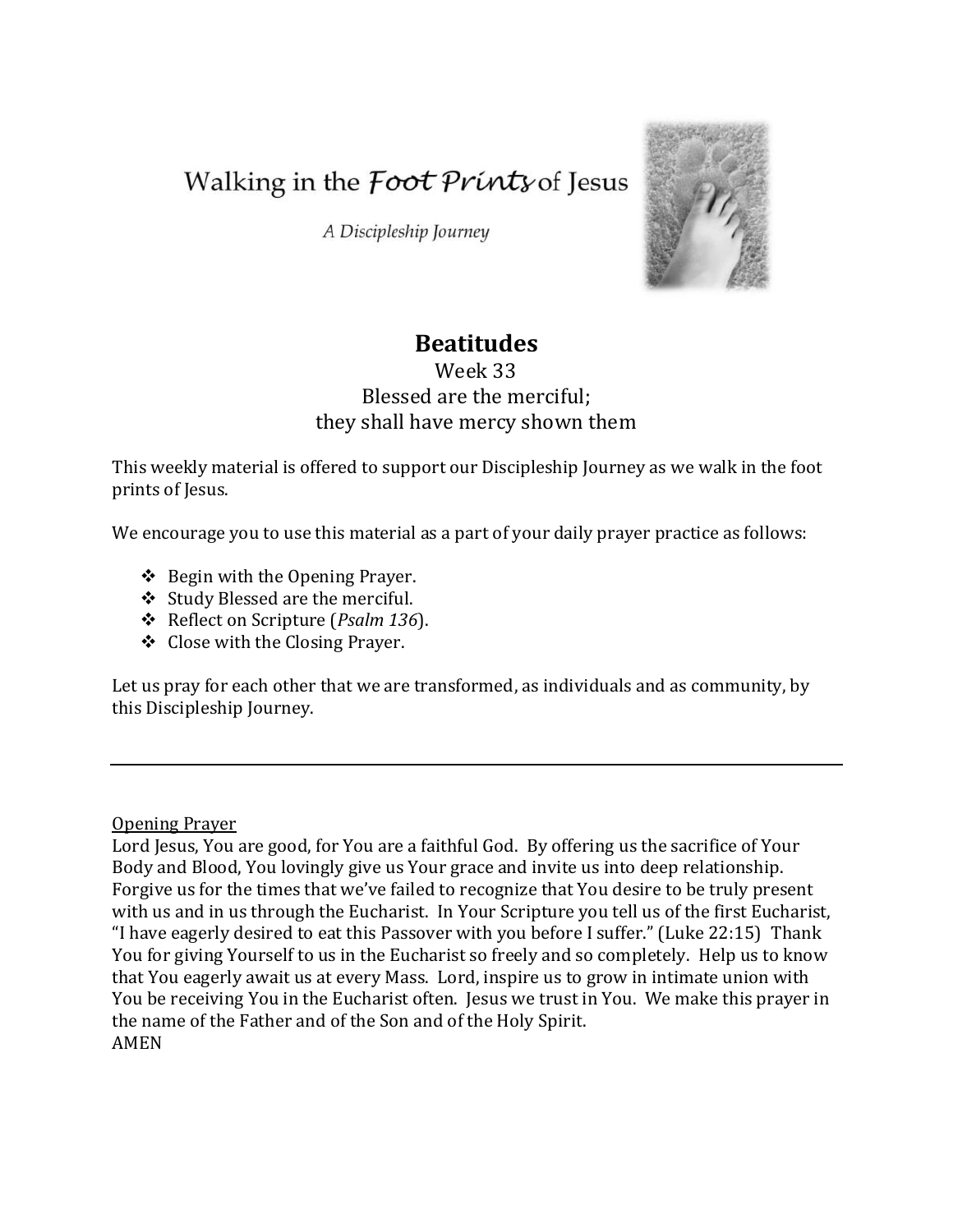## Reflection:

Mercy is one of those things that you don't know until you've really needed and experienced it. *Misericordia*, the Latin word for mercy, is the combination of two words: *miseriae* meaning misery and *cor* meaning heart. In other words, mercy is God's loving response to human suffering.

Mercy and forgiveness go hand-in-hand; both reflect God's love for us and our love for others. Mercy and forgiveness is God's *hesed*, the consistent, ever-faithful, relentless, constantly-pursuing, lavish, extravagant, unrestrained, furious love of our God. We cannot buy and sell this love by worthiness, by achievement, by obeying the commandments. By definition, mercy and forgiveness are unearned, undeserved, not owned. The experience of mercy or forgiveness is the experience of a magnanimous God Who loves out of total gratuitousness.

This experience of receiving forgiveness and mercy allows us to become merciful. That's the Beatitude; we become forgiveness because we have been forgiven; our mercy is the outpouring to others of God's gift of mercy that we have experienced. Eventually, mercy and forgiveness are the only things that make sense, the only things alive in us. Mercy becomes who we are and what we are about.

So mercy has these two aspects: Forgiving and giving:

*Be merciful, even as your Father is merciful. Judge not, and you will not be judged; condemn not, and you will not be condemned; forgive, and you will be forgiven; give, and it will be given to you. The measure you give will be the measure you get back.* Luke 6:36 – 38

What does being merciful look like? It is being concerned about people in their need. Our compassionate heart leads us to acts of mercy intended to relieve the suffering and misery of another. Like the golden rule, *do unto others as you would have them do unto you* (Matt. 7:12), being merciful involves giving, helping, and serving others and as we live that way we generate a small measure of God's love.

All of us have been looked upon with divine compassion. Mercy draws our suffering into God's infinitely loving heart and transforms it, reorders it, redeems it. Seeing and acting with mercy: That is discipleship!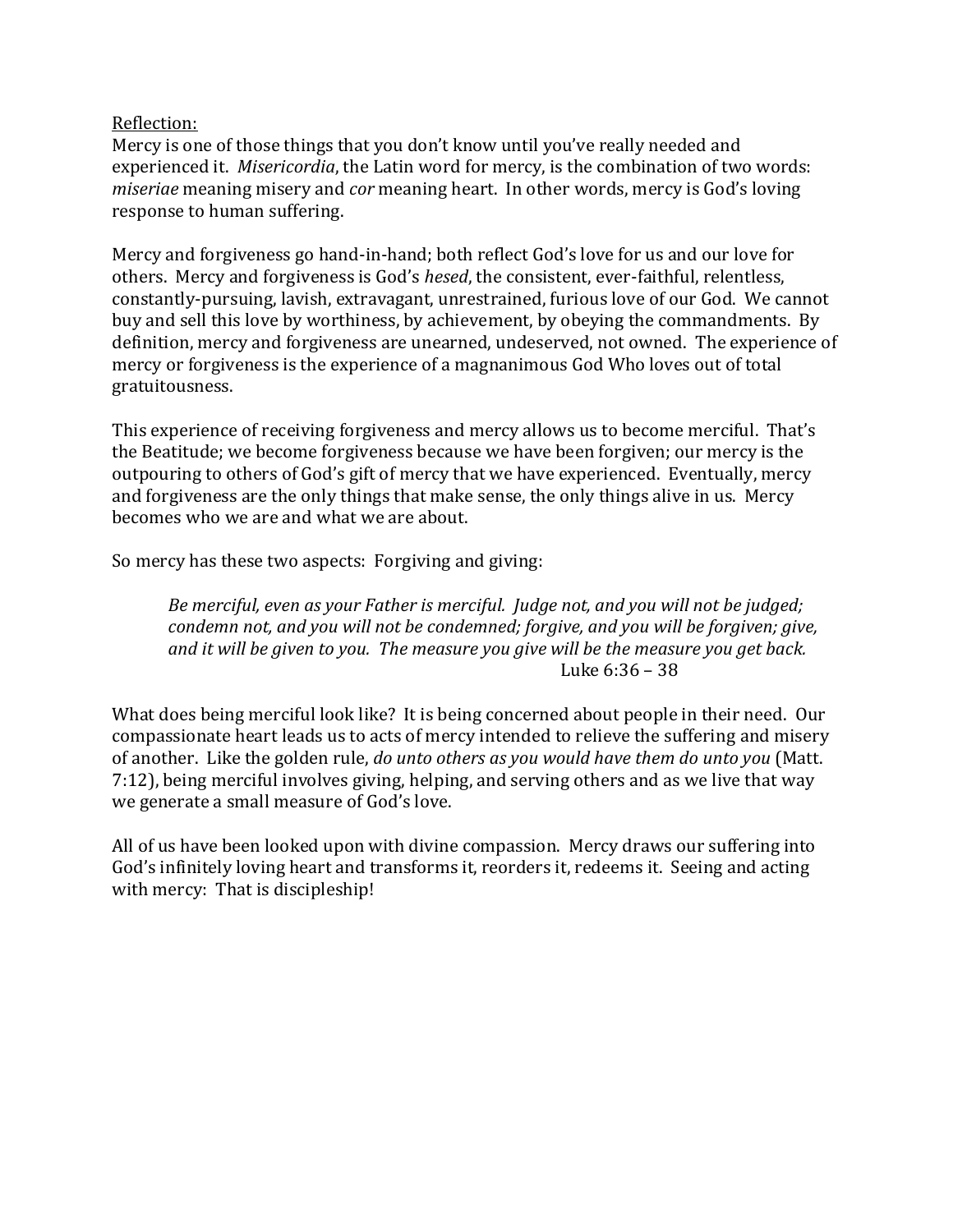## Psalm 136 Taken from *The Message* Bible

Thank God! He deserves your thanks. *His love never quits.* Thank the God of all gods, *His love never quits.* Thank the Lord of all lords. *His love never quits.*

Thank the miracle-working God, *His love never quits.* The God Whose skill formed the cosmos, *His love never quits.* The God Who laid out earth on ocean foundations, *His love never quits.* The God Who filled the skies with light, *His love never quits.* The sun to watch over the day, *His love never quits.* Moon and stars as guardians of the night, *His love never quits.*

The God Who struck down the Egyptian firstborn, *His love never quits.* And rescued Israel from Egypt's oppression, *His love never quits.* Took Israel in hand with His powerful hand,

*His love never quits.* Split the Red Sea right in half, *His love never quits.* Dumped Pharaoh and his army in the sea, *His love never quits.* The God Who marched His people through the desert, *His love never quits.* Led Israel right through the middle, *His love never quits.*

Smashed huge kingdoms right and left, *His love never quits.* Struck down the famous kings, *His love never quits.* Struck Sihon the Amorite king, *His love never quits.* Struck Og the Bashanite king, *His love never quits.* Then distributed their land as booty, *His love never quits.* Handed the land over to Israel, *His love never quits.*

God remembered us when we were down, *His love never quits.* Rescued us from the trampling boot, *His love never quits.* Takes care of everyone in time of need, *His love never quits.*

Thank God, Who did it all! *His love never quits.*